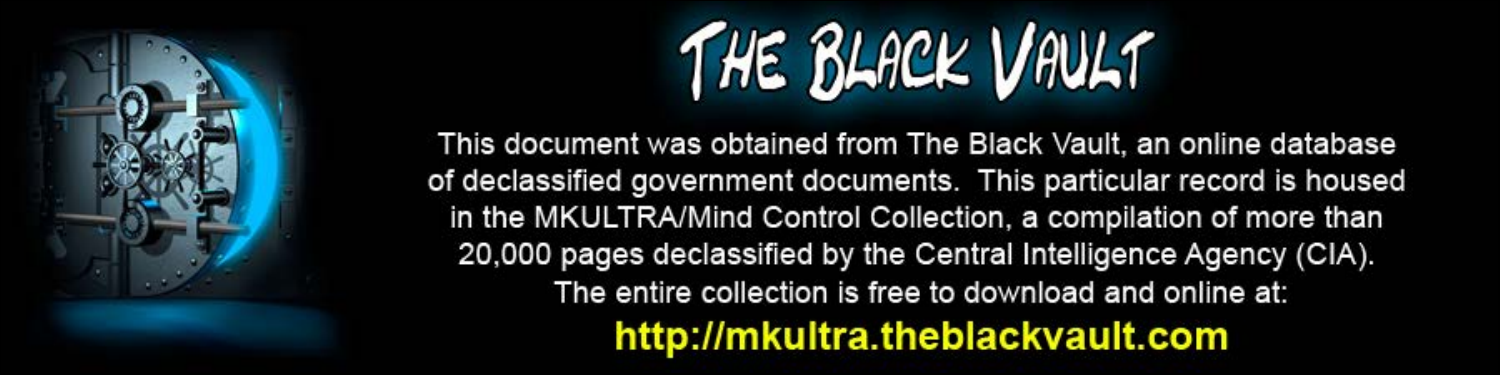MINUTES OF MEETING  $(59$ ime  $51)$ 

18, 4, 3/3',

6 June 1951

THOSE PRESENT

Edistributed copies of the probabilities apply to:  $\beta$ 

 $\frac{1}{2000}$  of I&SS (#23) 1000 (124)  $\mathbf{F}^{(n+25)}$ **TAN OUTER** 

The recipients were advised that these copies were not to circulate outside of CIA without specific permission.

Discussion of concurrence memo, 13 March 1951, was concluded.

医乳糖蛋白 机空气 reported on recruitment and stated we had a tesm as 39 M

tollous:

who could be used)

Five prospective non oxperienced in polygraph operation have been located. Their placement in the Bluebird T/O or in those division has not been decided. The program of recruitment will be implemented b a committee formed to study background of existing employees in etc. to find suitable team members.

Mn. R.SS - Chairman

See Report in File).

exported on his trip to the second in File).<br>Coordination of recearch between OSI Phnol program and his program will be<br>coordination of recearch between OSI Phnol program and his program will be<br>effected by concearch of th effected by **ACCE** Mill to coordinated with the programs through r of 22 brograms.

will brief those persons whose names were included in the dated 29 May 1951. They are the Division Heads in